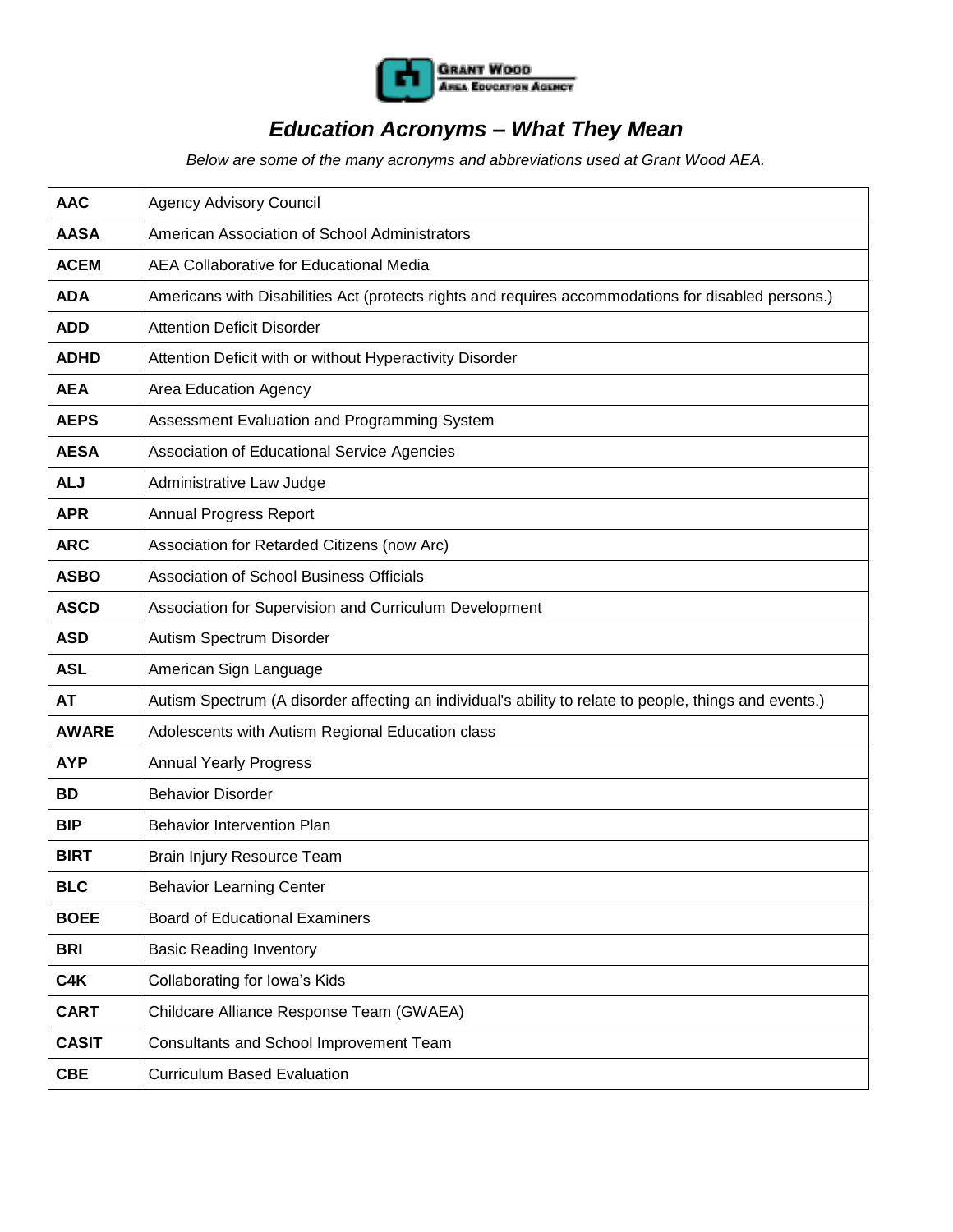

| <b>CBAM</b>   | Concerns-Based Adoption Model                                                                                                             |
|---------------|-------------------------------------------------------------------------------------------------------------------------------------------|
| <b>CBM</b>    | <b>Curriculum Based Measurement</b>                                                                                                       |
| <b>CCC</b>    | <b>Content Coordinating Committee</b>                                                                                                     |
| CD            | <b>Conduct Disorder</b>                                                                                                                   |
| <b>CDD</b>    | Center for Disabilities and Development (UIHC)                                                                                            |
| <b>CEC</b>    | Council for Exceptional Children, also Community Education Center in Iowa City                                                            |
| <b>CHADD</b>  | Children & Adults with Attention Deficit Disorder (support group)                                                                         |
| <b>CHNA</b>   | Child in Need of Assistance (most often pronounced China)                                                                                 |
| <b>CHSC</b>   | <b>Child Health Specialty Clinics</b>                                                                                                     |
| <b>CIA</b>    | Curriculum/Instruction/Assessment                                                                                                         |
| <b>CISM</b>   | <b>Critical Incident Stress Management</b>                                                                                                |
| <b>COTA</b>   | <b>Certified Occupational Therapy Assistant</b>                                                                                           |
| <b>CP</b>     | <b>Cerebral Palsy</b>                                                                                                                     |
| <b>CPI</b>    | <b>Competent Private Instruction</b>                                                                                                      |
| $\mathsf{cs}$ | Self-Contained Special Class                                                                                                              |
| <b>CSD</b>    | <b>Community School District</b>                                                                                                          |
| <b>CSI</b>    | Corridor STEM Initiative (GWAEA)                                                                                                          |
| <b>CSIP</b>   | Comprehensive School Improvement Plan                                                                                                     |
| <b>CSL</b>    | Contemporary School Leadership                                                                                                            |
| <b>CSR</b>    | <b>Comprehensive Service Review</b>                                                                                                       |
| <b>CST</b>    | Child Study Team (a group of people including AEA and LEA personnel who meet to discuss student<br>concerns and recommend interventions.) |
| <b>DAYC</b>   | Developmental Assessment of Young Children                                                                                                |
| <b>DD</b>     | <b>Developmental Disabilities</b>                                                                                                         |
| <b>DDL</b>    | Data Driven Leadership                                                                                                                    |
| DE            | Department of Education                                                                                                                   |
| <b>DECA</b>   | Devereux Early Childhood Assessment                                                                                                       |
| <b>DHS</b>    | Department of Human Services                                                                                                              |
| <b>DIBELS</b> | Dynamic Indicators of Early Literacy Skills                                                                                               |
| <b>DINA</b>   | District in Need of Assistance                                                                                                            |
| <b>E2T2</b>   | <b>Enhancing Education Through Technology</b>                                                                                             |
| EA            | Early ACCESS                                                                                                                              |
| <b>EBSCO</b>  | Online Database                                                                                                                           |
| <b>ECO</b>    | <b>Early Childhood Outcomes</b>                                                                                                           |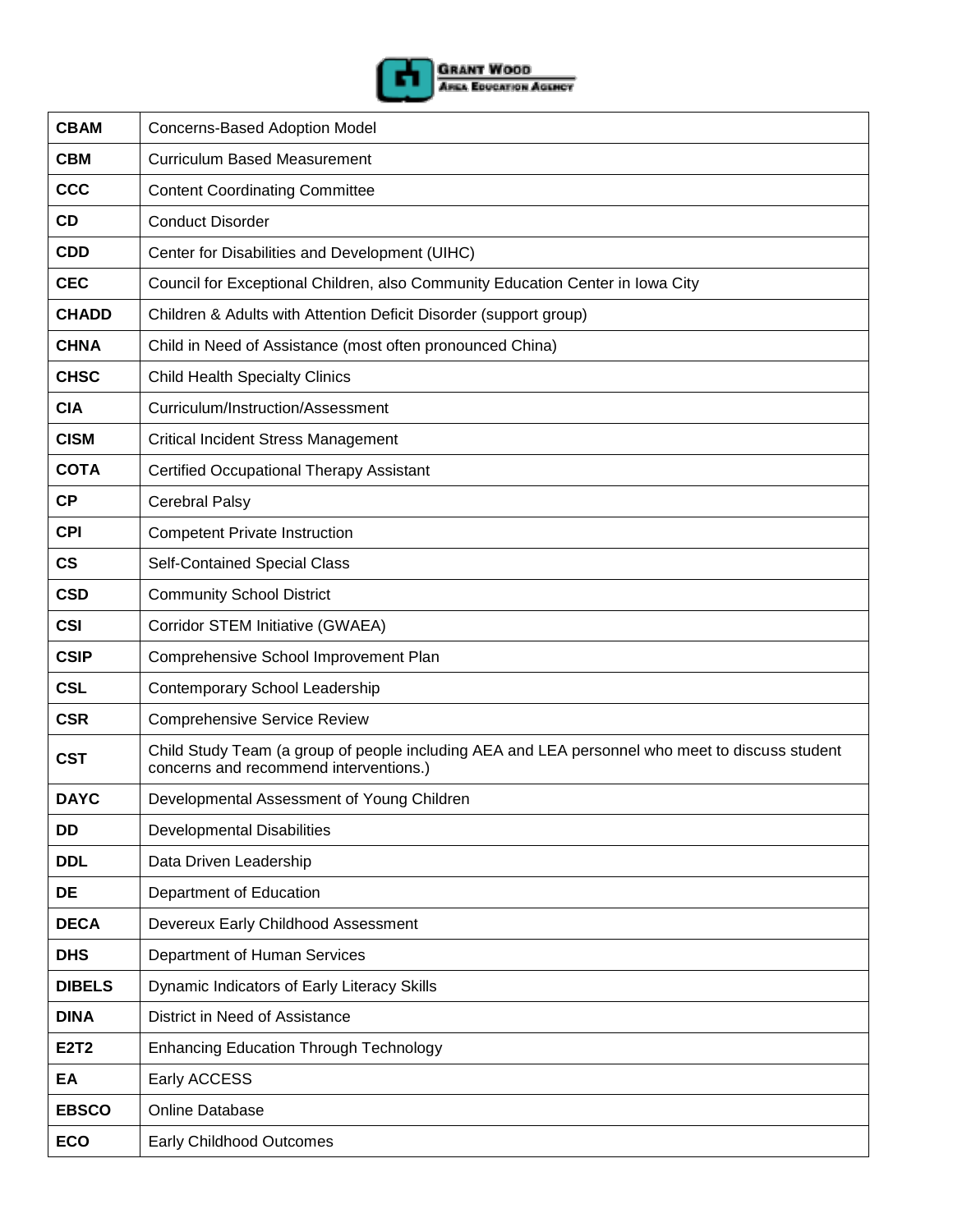

| EC            | Early Childhood                                                                         |
|---------------|-----------------------------------------------------------------------------------------|
| <b>ECSE</b>   | Early Childhood Special Education                                                       |
| <b>EEO</b>    | <b>Equal Employment Opportunity</b>                                                     |
| <b>EER</b>    | <b>Educational Evaluation Report</b>                                                    |
| <b>ELI</b>    | Early Literacy Implementation                                                           |
| <b>ELL</b>    | English Language Learners                                                               |
| <b>ELP</b>    | <b>Extended Learning Program</b>                                                        |
| <b>ERIC</b>   | <b>Education Resource Information Clearinghouse</b>                                     |
| <b>ESA</b>    | <b>Educational Service Agency</b>                                                       |
| <b>ESL</b>    | <b>English Second Language</b>                                                          |
| <b>ESY</b>    | <b>Extended School Year</b>                                                             |
| <b>FAPE</b>   | Free, Appropriate Public Education                                                      |
| <b>FAST</b>   | "Families and Schools Together"                                                         |
| <b>FAST</b>   | Formative Assessment System for Teachers                                                |
| <b>FERPA</b>  | Family Education Rights and Privacy Act (confidentiality of student records)            |
| <b>FBA</b>    | <b>Functional Behavior Analysis</b>                                                     |
| FIE           | Full and Individual Evaluation (comprehensive assessment)                               |
| <b>FINE</b>   | First in the Nation in Education                                                        |
| <b>FRL</b>    | Free and Reduced Lunch                                                                  |
| <b>GED</b>    | General Equivalency Diploma                                                             |
| <b>GEI</b>    | <b>General Education Intervention</b>                                                   |
| <b>GWAEA</b>  | <b>Grant Wood Area Education Agency</b>                                                 |
| GWEA          | <b>Grant Wood Education Association</b>                                                 |
| <b>HAWK-I</b> | Healthy and Well Kids in Iowa (Federal health insurance program for uninsured children) |
| HI            | Hearing Impaired                                                                        |
| HR            | <b>Human Resources</b>                                                                  |
| <b>IAEYC</b>  | Iowa Association for the Education of Young Children                                    |
| <b>IASB</b>   | Iowa Association of School Boards                                                       |
| <b>IASBO</b>  | Iowa Association of School Business Officials                                           |
| <b>ICAM</b>   | Iowa Collaboration Assessment Modules                                                   |
| <b>ICMaps</b> | Innovation Configuration Maps                                                           |
| <b>ICN</b>    | Iowa Communications Network                                                             |
| <b>IDEA</b>   | Individuals with Disabilities Education Act (Federal law mandating special education)   |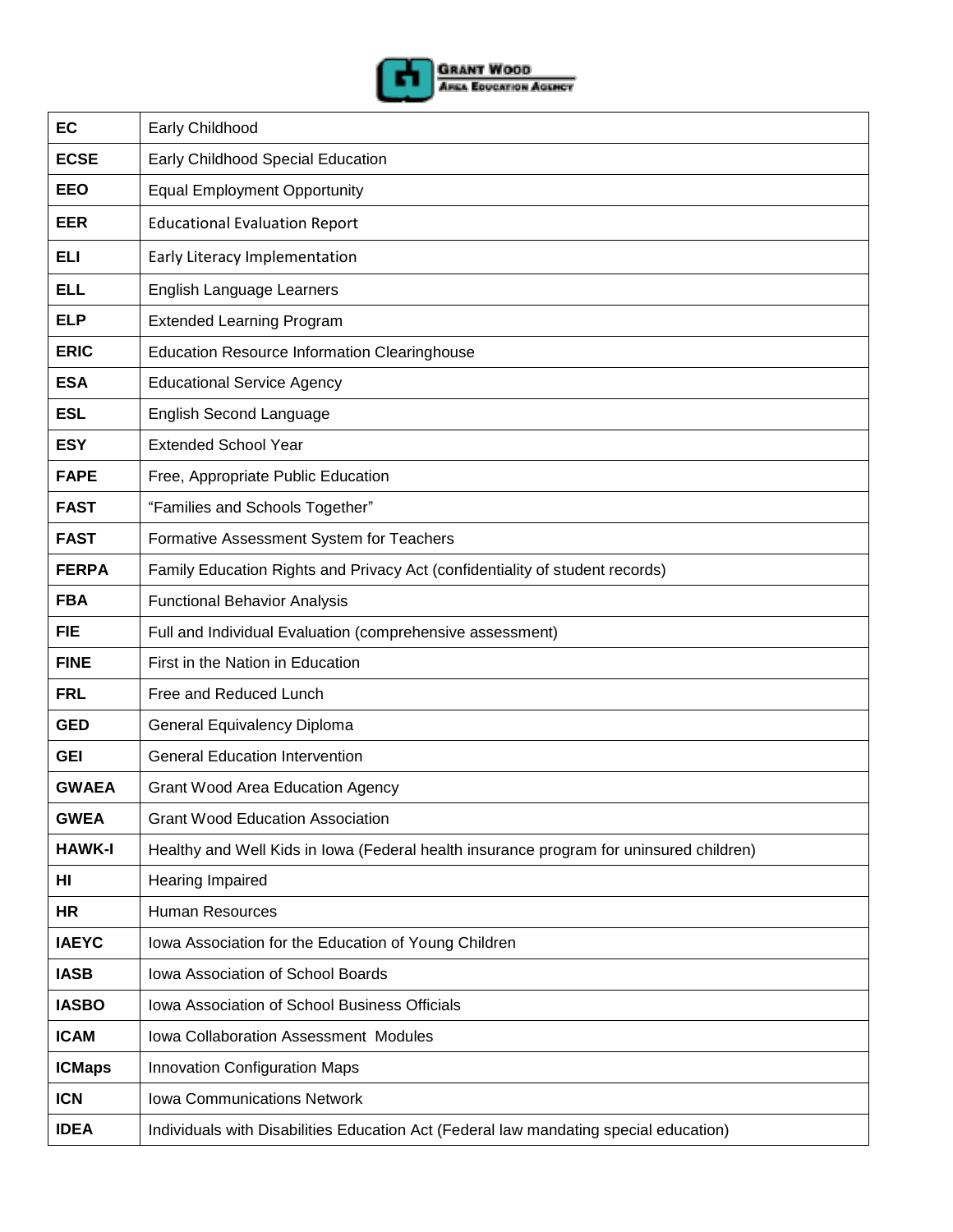

| <b>IDM</b>   | <b>Instructional Decision Making</b>                                                    |
|--------------|-----------------------------------------------------------------------------------------|
| <b>IEC</b>   | Iowa Educators Corporation                                                              |
| <b>IEP</b>   | Individual Education Plan                                                               |
| <b>IFSP</b>  | Individual Family Service Plan (for children 0-3 years)                                 |
| <b>IGDIS</b> | Individual Growth & Development Indicators                                              |
| <b>IHP</b>   | Individual Health Plan                                                                  |
| <b>ILA</b>   | Iowa Leadership Academy                                                                 |
| <b>IMS</b>   | Information Management System                                                           |
| <b>IPA</b>   | Iowa Protection and Advocacy                                                            |
| <b>IPDM</b>  | Iowa Professional Development Model                                                     |
| <b>IPERS</b> | Iowa Public Employees Retirement System                                                 |
| <b>IQC</b>   | lowa Quality Center (Partnership between Grant Wood AEA and Kirkwood Community College) |
| IRI          | Individualized Reading Inventory                                                        |
| <b>ISEA</b>  | Iowa State Education Association                                                        |
| <b>ISLLC</b> | Interstate School Leaders Licensure Consortium                                          |
| <b>ITAG</b>  | Iowa Talented and Gifted Association                                                    |
| <b>ITBS</b>  | <b>Iowa Tests of Basic Skills</b>                                                       |
| <b>ITED</b>  | Iowa Tests of Education Development                                                     |
| <b>IUAP</b>  | Iowa University Affiliated Programs                                                     |
| <b>IYS</b>   | Iowa Youth Survey                                                                       |
| LD           | Learning Disability                                                                     |
| <b>LDA</b>   | Learning Disability Association (formerly ACLD)                                         |
| <b>LEA</b>   | Local Education Agency (school district)                                                |
| <b>LOFT</b>  | Launching Our Future Together (GWAEA)                                                   |
| LoU          | Level of Use                                                                            |
| <b>LRE</b>   | Least Restrictive Environment-part of Federal law (IDEA)                                |
| <b>LSW</b>   | <b>Licensed Social Worker</b>                                                           |
| <b>MAP</b>   | Measures of Academic Progress                                                           |
| <b>MC/GF</b> | Multi-cultural, Gender-fair                                                             |
| <b>MCREL</b> | Mid-Continent Research for Education and Learning                                       |
| MD           | <b>Mental Disability</b>                                                                |
| <b>MIIP</b>  | Metro Inter-Agency Insurance Program                                                    |
| <b>MTSS</b>  | Multi-Tiered System of Supports                                                         |
|              |                                                                                         |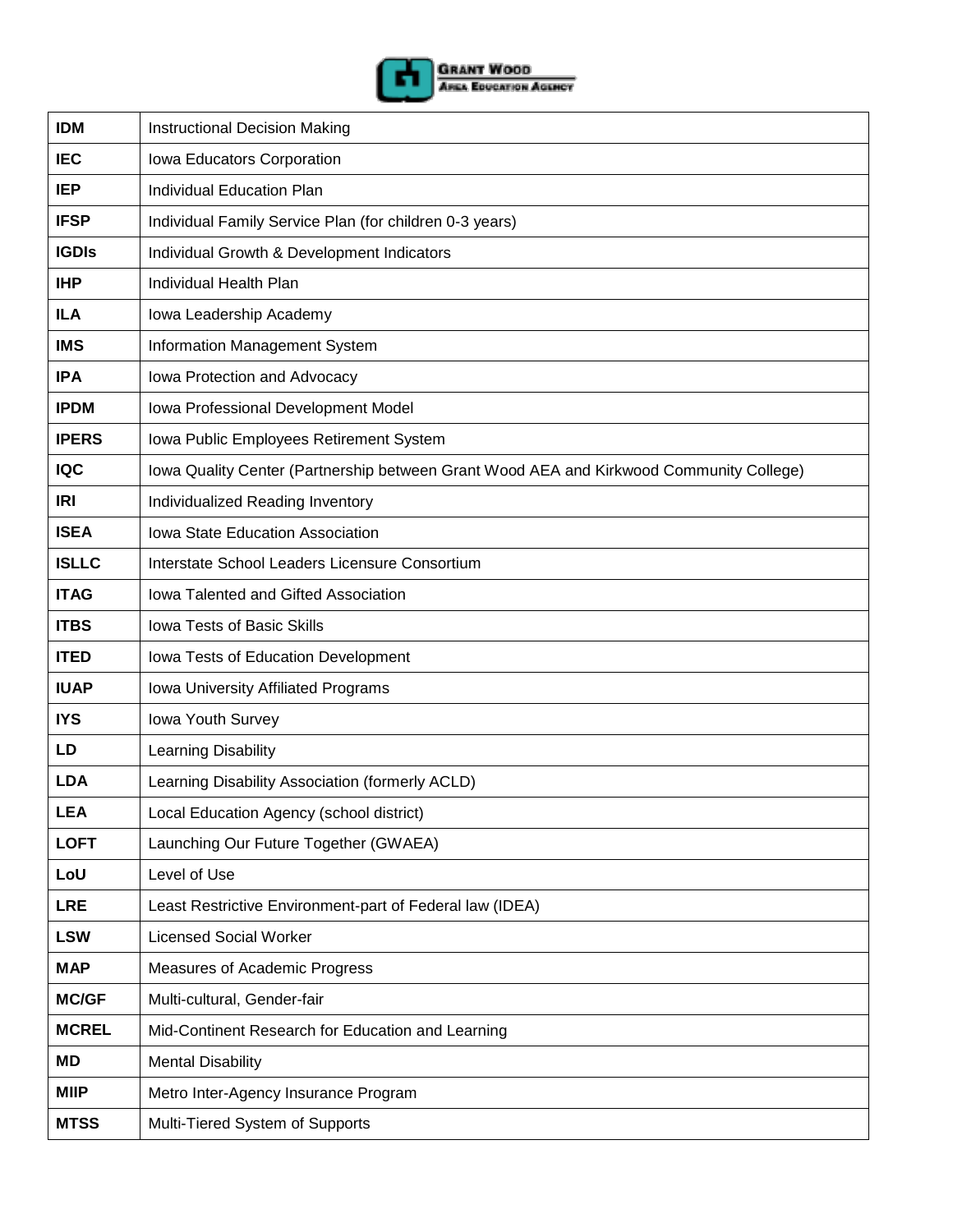

| <b>NCLB</b>      | No Child Left Behind (replaces ESEA as umbrella name for k-12 federal education legislation)                                      |
|------------------|-----------------------------------------------------------------------------------------------------------------------------------|
| <b>NCTM</b>      | National Council of Teachers of Mathematics                                                                                       |
| <b>NEA</b>       | <b>National Education Association</b>                                                                                             |
| <b>NSBA</b>      | <b>National School Board Association</b>                                                                                          |
| <b>NWEA</b>      | <b>Northwest Evaluation Association</b>                                                                                           |
| <b>OCD</b>       | Obsessive-Compulsive Disorder                                                                                                     |
| <b>OCR</b>       | Office of Civil Rights                                                                                                            |
| <b>ODD</b>       | <b>Oppositional Defiant Disorder</b>                                                                                              |
| <b>OSEP</b>      | US Office of Special Education                                                                                                    |
| <b>OSERS</b>     | Office of Special Education and Rehabilitative Services (U.S. Division for Special Education &<br><b>Rehabilitation Services)</b> |
| <b>OT</b>        | Occupational Therapy                                                                                                              |
| <b>P&amp;A</b>   | Protection and Advocacy                                                                                                           |
| <b>PBIS</b>      | Positive Behavior Interventions and Supports (for more information see also www.pbis.org)                                         |
| <b>PCE</b>       | Parent/Child Educator                                                                                                             |
| <b>PD</b>        | <b>Physical Disability</b>                                                                                                        |
| <b>PDD</b>       | Pervasive Developmental Disorder                                                                                                  |
| <b>PEC</b>       | <b>Parent Education Consortium</b>                                                                                                |
| <b>PEP</b>       | Parent-Educator Partnership (GWAEA Program)                                                                                       |
| PL94-142         | Public Law enacted in 1975 authorizing the Education for All Handicapped Children Act (see IDEA)                                  |
| <b>PLA</b>       | Principals' Leadership Academy                                                                                                    |
| <b>PLC</b>       | <b>Professional Learning Community</b>                                                                                            |
| <b>PLEP</b>      | Present Level of Education Performance in IEP                                                                                     |
| PO               | Purchase Order                                                                                                                    |
| <b>PODD</b>      | <b>Pragmatically Organized Dynamic Displays</b>                                                                                   |
| <b>PPEL</b>      | Property Plant and Equipment Levy                                                                                                 |
| <b>PSA</b>       | Programs/Services Administrator                                                                                                   |
| <b>PT</b>        | <b>Physical Therapy</b>                                                                                                           |
| <b>PWPBIS</b>    | Program-Wide Positive Behavior Interventions and Supports                                                                         |
| <b>R &amp; D</b> | Research and Development                                                                                                          |
| <b>RA</b>        | Regional Administrator (GWAEA)                                                                                                    |
| <b>RFP</b>       | Request for Proposals (usually to get funding)                                                                                    |
| <b>RIOT</b>      | Review Interview Observation Testing (assessment strategy)                                                                        |
| <b>RLD</b>       | Region Leadership Development                                                                                                     |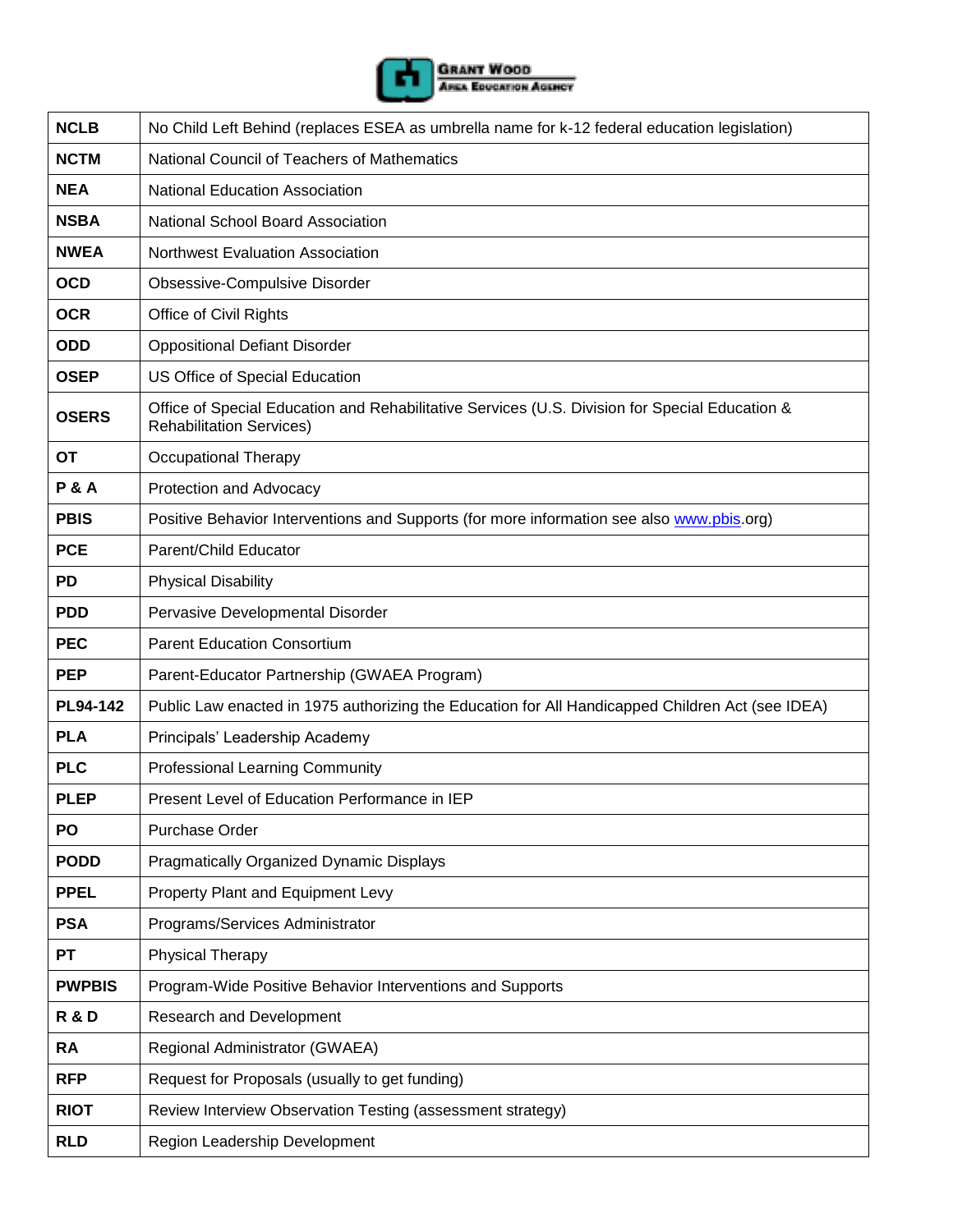

| <b>RM</b>        | Resource Multi-categorical                                                                                             |
|------------------|------------------------------------------------------------------------------------------------------------------------|
| <b>RSI</b>       | Rural Schools of Iowa                                                                                                  |
| <b>RTP</b>       | Resource Teacher Program                                                                                               |
| <b>SAI</b>       | School Administrators of Iowa                                                                                          |
| <b>SCI</b>       | Special Class with Integration                                                                                         |
| <b>SCLI</b>      | Special Class with Little Integration                                                                                  |
| <b>SDC</b>       | <b>Staff Distribution Center</b>                                                                                       |
| <b>SEAD</b>      | Students with Emotional and Autism Disorders (St. Luke's Day Treatment)                                                |
| <b>SIAC</b>      | School Improvement Advisory Committee                                                                                  |
| <b>SEBT</b>      | Special Education Behavior Team                                                                                        |
| <b>SEMS</b>      | Substitute Employee Management System                                                                                  |
| <b>SINA</b>      | Schools in Need of Assistance                                                                                          |
| <b>SLP</b>       | Speech-Language Pathologist                                                                                            |
| <b>SM</b>        | Special Class with Integration, Multi-categorical                                                                      |
| <b>SoC</b>       | <b>Stages of Concern</b>                                                                                               |
| <b>SP</b>        | Severe and Profound-generally referred to as Severe Disabilities                                                       |
| <b>SRI</b>       | <b>Scholastic Reading Inventory</b>                                                                                    |
| <b>SSDI</b>      | Social Security Disability Income (federal program)                                                                    |
| SSI              | Supplemental Security Income (federal program)                                                                         |
| <b>SSW</b>       | <b>School Social Worker</b>                                                                                            |
| <b>STEM</b>      | Science, Technology, Engineering and Math (GWAEA)                                                                      |
| <b>STW</b>       | School-to-Work                                                                                                         |
| <b>SWPBIS</b>    | School-Wide Positive Behavior Interventions and Supports                                                               |
| T&G              | <b>Talented and Gifted</b>                                                                                             |
| <b>TAG</b>       | <b>Talented and Gifted</b>                                                                                             |
| TBI              | Traumatic Brain Injury                                                                                                 |
| <b>TIMP</b>      | Technology Integration Mentorship Program                                                                              |
| <b>TITLE XIX</b> | Section of Federal Social Security Act relating to medical services- for low income and families with<br>special needs |
| <b>UEN</b>       | <b>Urban Education Network</b>                                                                                         |
| <b>UICDD</b>     | University of Iowa Center for Disabilities and Development (formerly University of Iowa Hospitals and<br>Clinics)      |
| <b>VAST</b>      | Van Allen Science Teaching Center                                                                                      |
| VI               | Visually Impaired                                                                                                      |